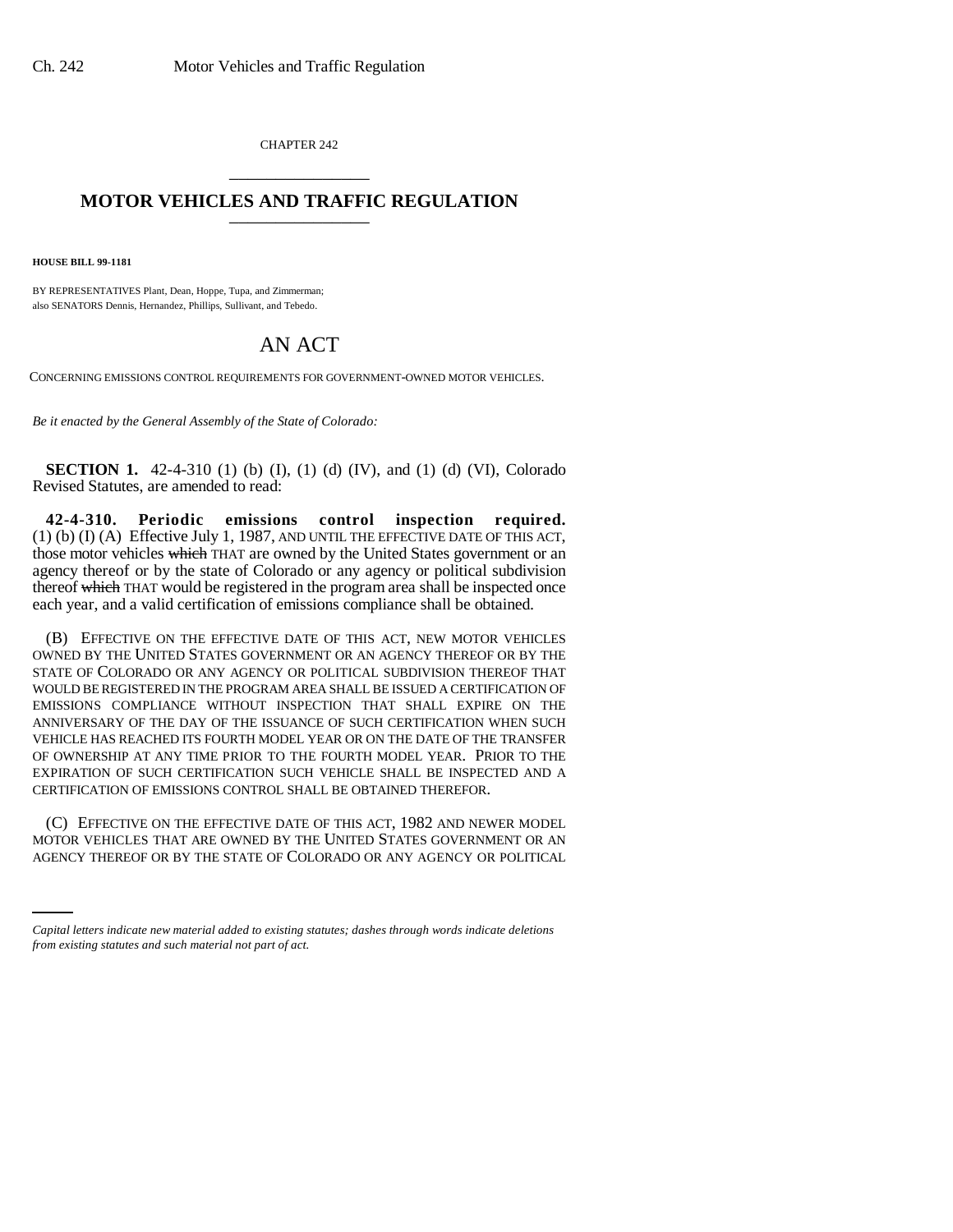SUBDIVISION THEREOF THAT WOULD BE REGISTERED IN THE PROGRAM AREA SHALL BE INSPECTED EVERY TWO YEARS, AND SHALL BE ISSUED A CERTIFICATION OF EMISSIONS COMPLIANCE THAT SHALL BE VALID FOR TWENTY-FOUR MONTHS; EXCEPT THAT VEHICLES OWNED OR OPERATED BY ANY AGENCY OR POLITICAL SUBDIVISION WHICH IS AUTHORIZED AND LICENSED PURSUANT TO SECTION 42-4-309 TO INSPECT FLEET VEHICLES SHALL BE INSPECTED ANNUALLY.

(D) EFFECTIVE ON THE EFFECTIVE DATE OF THIS ACT, 1981 AND OLDER MODEL MOTOR VEHICLES THAT ARE OWNED BY THE UNITED STATES GOVERNMENT OR AN AGENCY THEREOF OR BY THE STATE OF COLORADO OR ANY AGENCY OR POLITICAL SUBDIVISION THEREOF THAT WOULD BE REGISTERED IN THE PROGRAM AREA SHALL BE INSPECTED ONCE EACH YEAR, AND SHALL BE ISSUED A CERTIFICATION OF EMISSIONS COMPLIANCE THAT SHALL BE VALID FOR TWELVE MONTHS.

(E) ANY VEHICLE SUBJECT TO THIS SUBPARAGRAPH (I) THAT IS SUSPECTED OF HAVING AN EMISSIONS PROBLEM MAY UNDERGO A VOLUNTARY INSPECTION AS PROVIDED IN SUBPARAGRAPH (IV) OF PARAGRAPH (c) OF THIS SUBSECTION (1).

(d) (IV) For the basic emissions program, effective January 1, 1994, for businesses which THAT operate nineteen or fewer vehicles and for private motor vehicles only of a model year 1982 or later required to be registered in the basic emissions program area, after any adjustments or repairs required pursuant to section 42-4-306, if total expenditures of at least two hundred dollars have been made to bring the vehicle into compliance with the applicable emissions standards and the vehicle still does not meet such standards, a certification of emissions waiver shall be issued for such vehicle. For vehicles not older than two years or which THAT have not more than twenty-four thousand miles, or such period of time and mileage as established for warranty protection by amendments to federal regulations, no emissions-related repair waivers shall be issued due to the provisions and enforcement of section  $207$  (A) and (B) of the federal act relating to emissions control systems components and performance warranties. VEHICLES THAT ARE OWNED BY THE STATE OF COLORADO OR ANY AGENCY OR POLITICAL SUBDIVISION THEREOF ARE NOT ELIGIBLE FOR EMISSIONS-RELATED REPAIR WAIVERS UNDER THIS SUBPARAGRAPH (IV).

(VI) For the enhanced emissions program, effective January 1, 1995, for businesses which THAT operate nineteen or fewer vehicles and for private motor vehicles only of a model year 1968 and later required to be registered in the enhanced emissions program area, after any adjustments or repairs required pursuant to section 42-4-306, if total expenditures of at least four hundred fifty dollars have been made to bring the vehicle into compliance with applicable emissions standards and the vehicle does not meet such standards, a certification of emissions waiver shall be issued for such vehicle except as prescribed in subparagraph (XII) of this paragraph (d) pertaining to vehicle warranty. The four-hundred-fifty-dollar minimum expenditure shall be adjusted annually by the percentage, if any, by which the consumer price index for all urban consumers (CPIU) for the Denver-Boulder metropolitan statistical area for the preceding year differs from such index for 1989. VEHICLES THAT ARE OWNED BY THE STATE OF COLORADO OR ANY AGENCY OR POLITICAL SUBDIVISION THEREOF ARE NOT ELIGIBLE FOR EMISSIONS-RELATED REPAIR WAIVERS UNDER THIS SUBPARAGRAPH (VI).